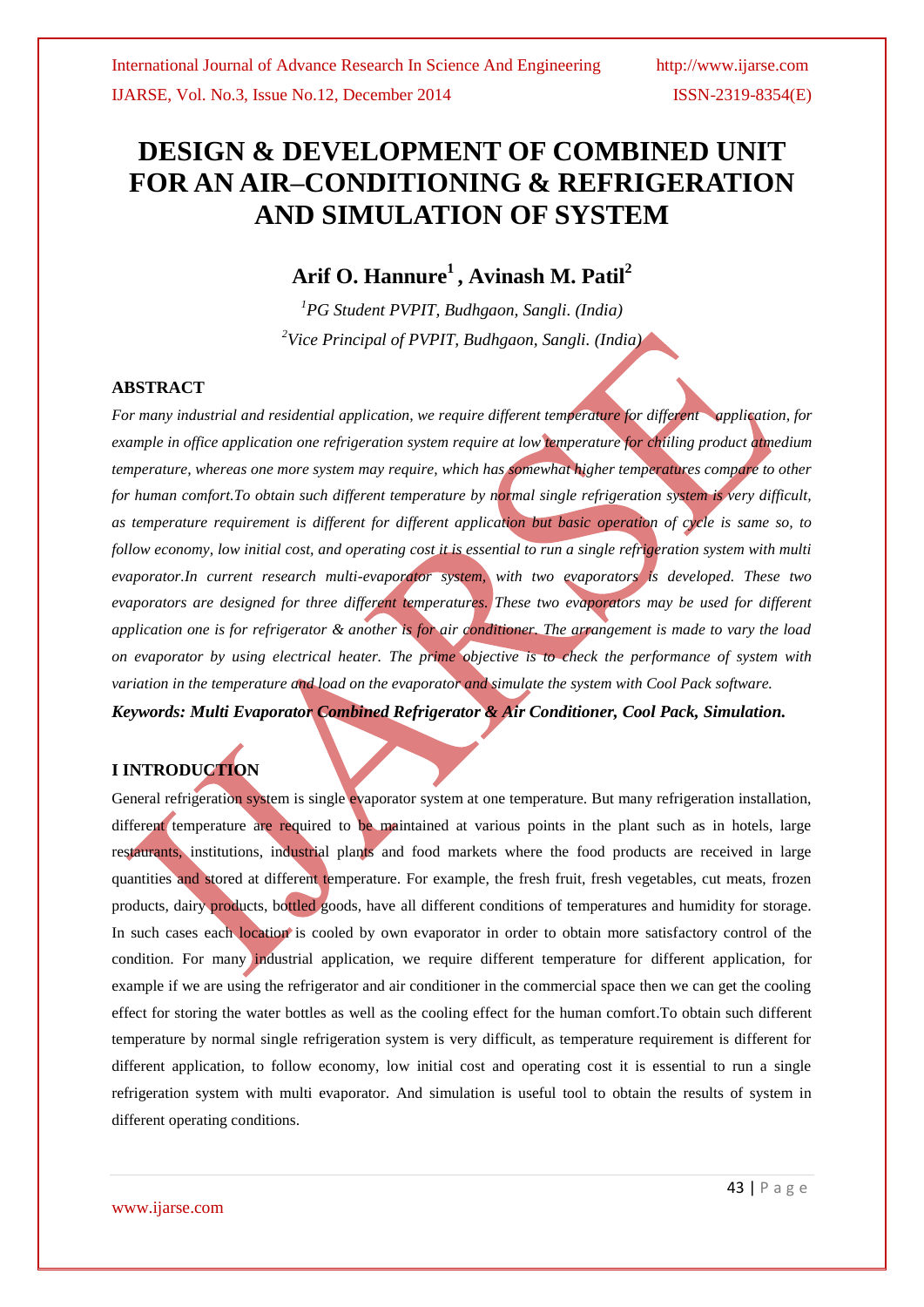#### **II DESIGN OF SYSTEM**

#### **2.1 Deign of low temperature evaporator**

1. It is recommended that the evaporator temperature should be kept 5°C below the temperature of the fluid to be cooled.

Here let us consider the temperature of the fluid to be cooled as  $-10^{\circ}$ C i.e.263K.

The design temperature of the evaporator =  $(263-5) = 258K$ 

2. Let us select an appropriate refrigerant for the evaporator temperature to be obtained.

A little consideration shows that R 404a is a good choice because it is having a boiling point of about -47 $\degree$ C (226 K). This is a commonly used refrigerant used in low temperature refrigeration.

#### 3. **a) Calculation of Refrigeration effect**

Let's consider the low temperature evaporator is used to store milk chocklet having specific heat of 0.20 Btu/lb<sup>o</sup>f.mass of milk chocklet to be stored= 1 kg. Specific heat of chocklet(C<sub>p</sub>) = 0.20 Btu/lb<sup>o</sup>f. = 0.46488KJ/KgK

Let us consider an ambient temperature of 30°C (303 K)The milk chockletis supposed to store at temperature of  $-10^{\circ}$ C (263 K)Hence temperature difference,  $\Delta T = (303 - 263)$  K = 40 K.

We can calculate the Refrigeration effect as

$$
Q_{p} = m.C_{p}.\Delta T
$$

 $= 1 \times 0.46488 \times 40$ 

 $= 18.59kJ.$ 

From p-h chart of R 404a,

Enthalpy  $h_5 = 360 \text{ kJ/Kg}$ . Enthalpy  $h_4 = 260 \text{ kJ/Kg}$ .

b) Calculation of mass of the refrigerant flowing through the system (m)

$$
m_1 = \frac{Q_D}{q_c}
$$
  
\n
$$
m_1 = \frac{Q_D}{(h_s - h_4)}
$$
  
\n
$$
m_1 = \frac{18.59}{(360 - 260)}
$$
  
\n
$$
m_1 = 0.1859 \text{ kg.}
$$

- 4. a) Evaporator tube selection- Copper tube is selected due to its good workability, high thermalconductivity, and corrosion resistance.
	- b) Selection of copper tube diameter is made 3/8" or 10 mm, as per manufacturer'ssuggestion.
	- c) Tube wall thickness is selected as 1 mm, as per manufacturer's suggestion.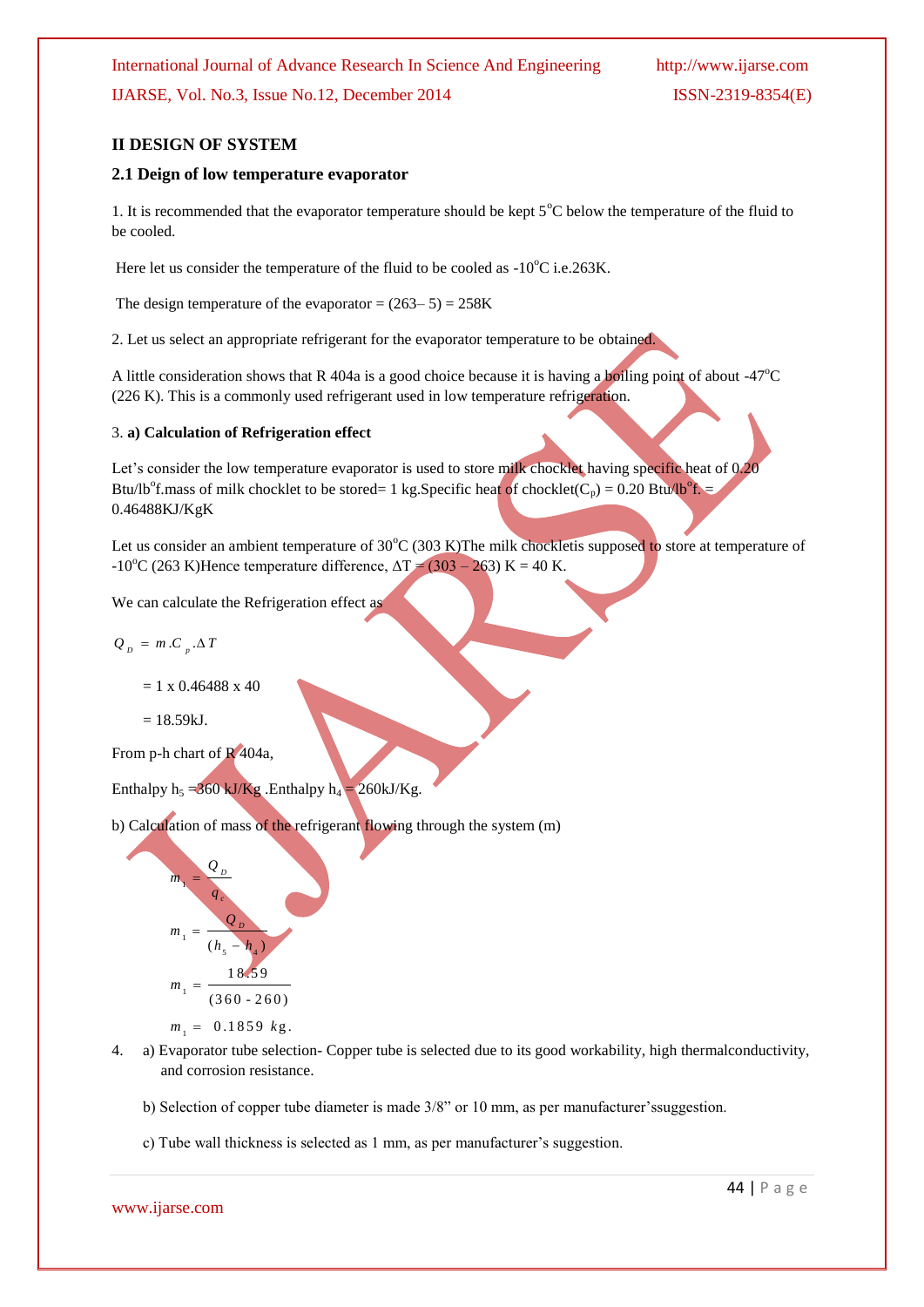5. Calculation of surface area of evaporator (A)- For this calculation we need the values of

 *ΔTm*= Log mean temperature difference (LMTD).And*U* = overall heat transfer coefficient.

*LMTD* is given as

$$
LMTD = \frac{[(T_1 - T_L) - (T_2 - T_L)]}{\ln \left[\frac{(T_1 - T_L)}{(T_2 - T_L)}\right]}
$$

where,  $T_L$  is the boiling temperature of the refrigerant and  $T_L$   $T_2$  are temperatures of the milk chocklet before storage and final temperature of chock let respectively.

Here,  $T_L$  is boiling point of R 404a, (as we know that the refrigerant temperature should be  $5^{\circ}$ C less than that of the evaporator temperature i.e.263K  $) = 268$  K.

For getting the values of  $T_l$ ,  $T_2$ let us decide  $\Delta T$ .

 $T_1 = 303$  K and  $T_2 = 263$  so that  $\Delta T = 40$  K.

Thus, we can calculate

$$
LMTD = \frac{[(303 - 258) - (263 - 258)]}{\ln \left[\frac{(303 - 258)}{(263 - 258)}\right]}
$$

Thus,  $\Delta T_m = 18.20 \text{ K}$ 

Thus, surface area of evaporator,

$$
A = \frac{Q_D}{(\Delta T_m.U)}
$$

$$
A = \frac{18.59}{18.20 \text{ x } 5}
$$

$$
A=0.2042\ \mathrm{m}^2
$$

6. Calculation of length of Evaporator

$$
L=\frac{A}{\pi\,d}
$$

$$
L = \frac{0.2042}{(3.142 \times 0.01)}
$$

*L* = 6.49m = 21.29 ft, say 21 ft.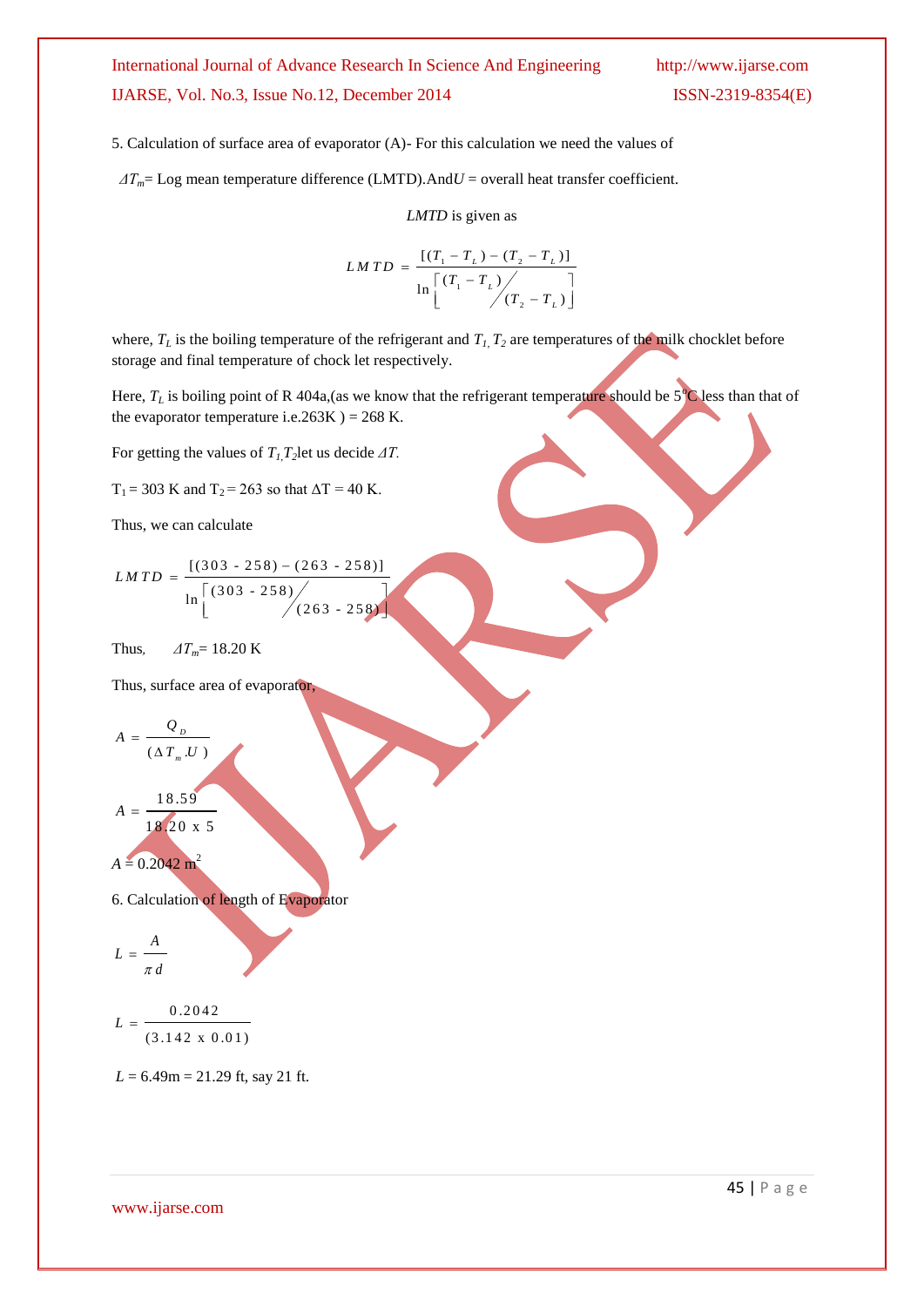#### **2.2 Deign of medium temperature evaporator**

1. It is recommended that the evaporator temperature should be kept 5 K below the temperature of the fluid to be cooled.

Here the temperature of Evaporator to be maintained is 273K.

The design temperature of the evaporator =  $(273 – 5)$  K

 $= 258 K.$ 

2. It is quite obvious that refrigerant selected while designing the low temperature evaporator i.e. R-404a will serve the purpose in medium temperature evaporator also

3. a) Calculation of Refrigeration effect

Let's consider the medium temperature evaporator is used to store vegetable let having specific heat of 0.29 Btu/lb<sup>o</sup>f. Vegetable to be stored = 1 kg.

Specific heat of vegetable  $(C_p) = 0.29$  Btu/lb<sup>o</sup>f. =1.172 KJ/KgK

Let us consider an ambient temperature of  $30^{\circ}$ C (303 K)

The vegetable is supposed to store at temperature of  $0^{\circ}C(273 K)$ 

Hence temperature difference,  $\Delta T = (303 - 273) \text{ K} = 30 \text{ K}$ .

We can calculate the Refrigeration effect as

 $Q_p = m.C_p.\Delta T$ 

 $= 3 \times 1.172 \times 30$ 

 $= 105.48kJ$ 

From p-h chart of R 404a ,

Enthalpy  $h_7 = 362 \text{ kJ/Kg}$ . Enthalpy  $h_6 = 260 \text{ kJ/Kg}$ .

b)Calculation of mass of the refrigerant flowing through the system (m)-

$$
m_{_2}=\frac{Q_{_D}}{}
$$

$$
q_c
$$

$$
m_{2} = \frac{Q_D}{\sqrt{2\pi}}\left(\frac{Q_D}{Q}\right)^2
$$

<sup>2</sup>  $(h_7 - h_6)$  $h_n - h$ =  $\overline{a}$ 

2 1 0 5 .4 8  $(362 - 260)$  $m<sub>2</sub>$  =

 $= 1.034$  kg.

4. a) Evaporator tube selection- Copper tube is selected due to its good workability, high thermal conductivity, and corrosion resistance.

b) Selection of copper tube diameter is made 3/8" or 10 mm, as per manufacturer's suggestion.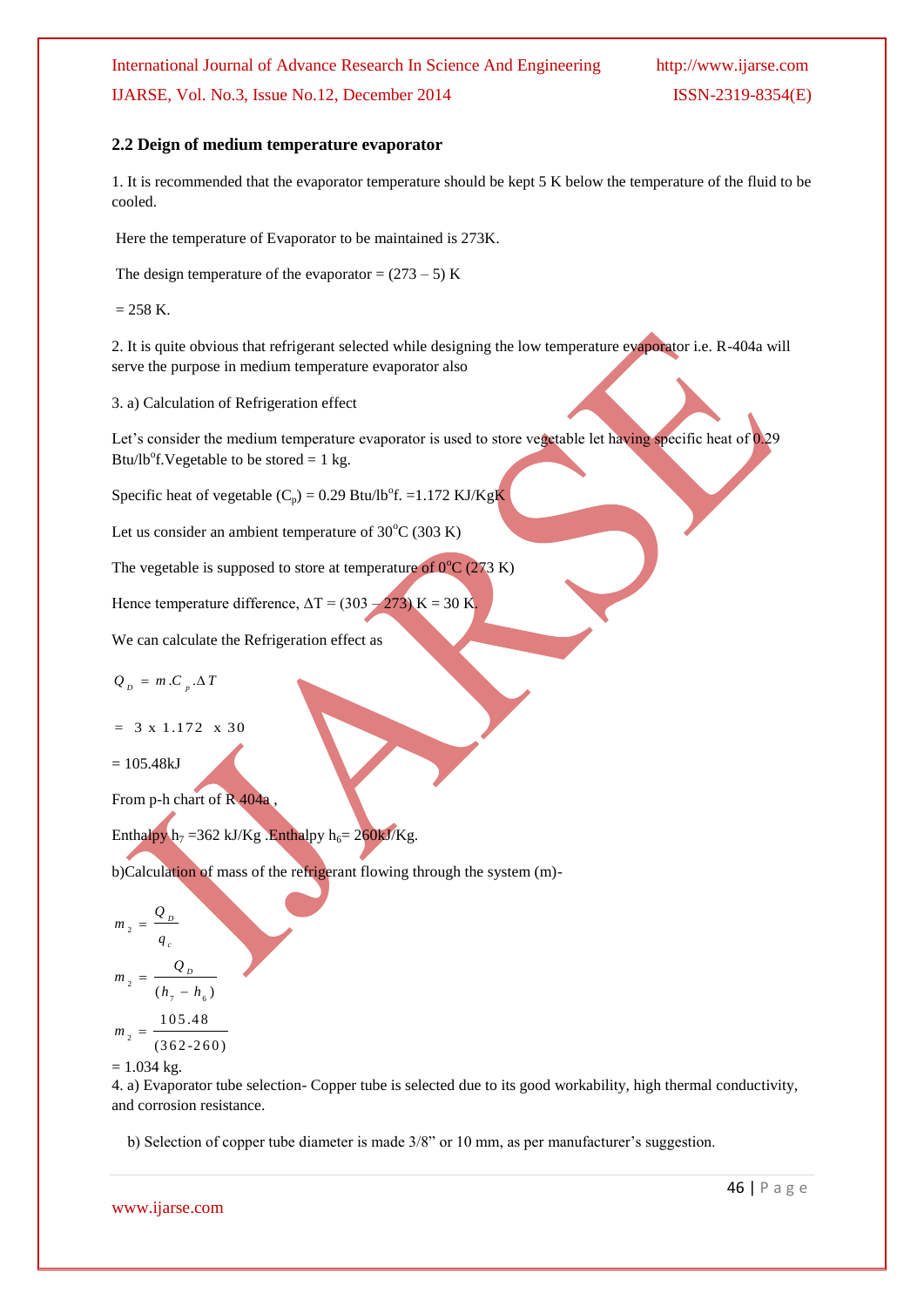c) Tube wall thickness is selected as 1 mm, as per manufacturer's suggestion.

5. Calculation of surface area of evaporator (A)

For this calculation we need the values of

 $\Delta T_{\rm m}$  Log mean temperature difference (LMTD).

and  $U =$  overall heat transfer coefficient.

LMTD is given as

$$
LMTD = \frac{[(T_1 - T_L) - (T_2 - T_L)]}{\ln \left[ (T_1 - T_L) / (T_2 - T_L) \right]}
$$

where,  $T_L$  is the boiling temperature of the refrigerant and  $T_L$ ,  $T_2$  are temperatures of the vegetable before storage and final temperature respectively.

Here,  $T_L$  is boiling point of R 404a,(as we know that the refrigerant temperature should be  $5^{\circ}C$  less than that of the evaporator temperature i.e.273K  $) = 258$  K.

For getting the values of  $T_1T_2$ let us decide  $\Delta T$ .

$$
T_1 = 303
$$
 K and  $T_2 = 263$  so that  $\Delta T = 40$  K.

Thus, we can calculate

$$
LMTD = \frac{[(303 - 268) - (273 - 268)]}{\ln [(303 - 268) / (273 - 268)]}
$$

Thus,  $\Delta T_m = 15.41 \text{ K}$ 

$$
A = \frac{Q_D}{(\Delta T_m U)}
$$

Thus, surface area of evaporator,

$$
A = \frac{105.48}{(15.41 \times 50)}
$$
  

$$
A = 0.1388 \text{ m}^2
$$

6. Calculation of length of Evaporator-

$$
L = \frac{A}{\pi d}
$$

0 .1 3 8 8  $(3.142 \times 0.01)$  $L = -$ 

www.ijarse.com

47 | P a g e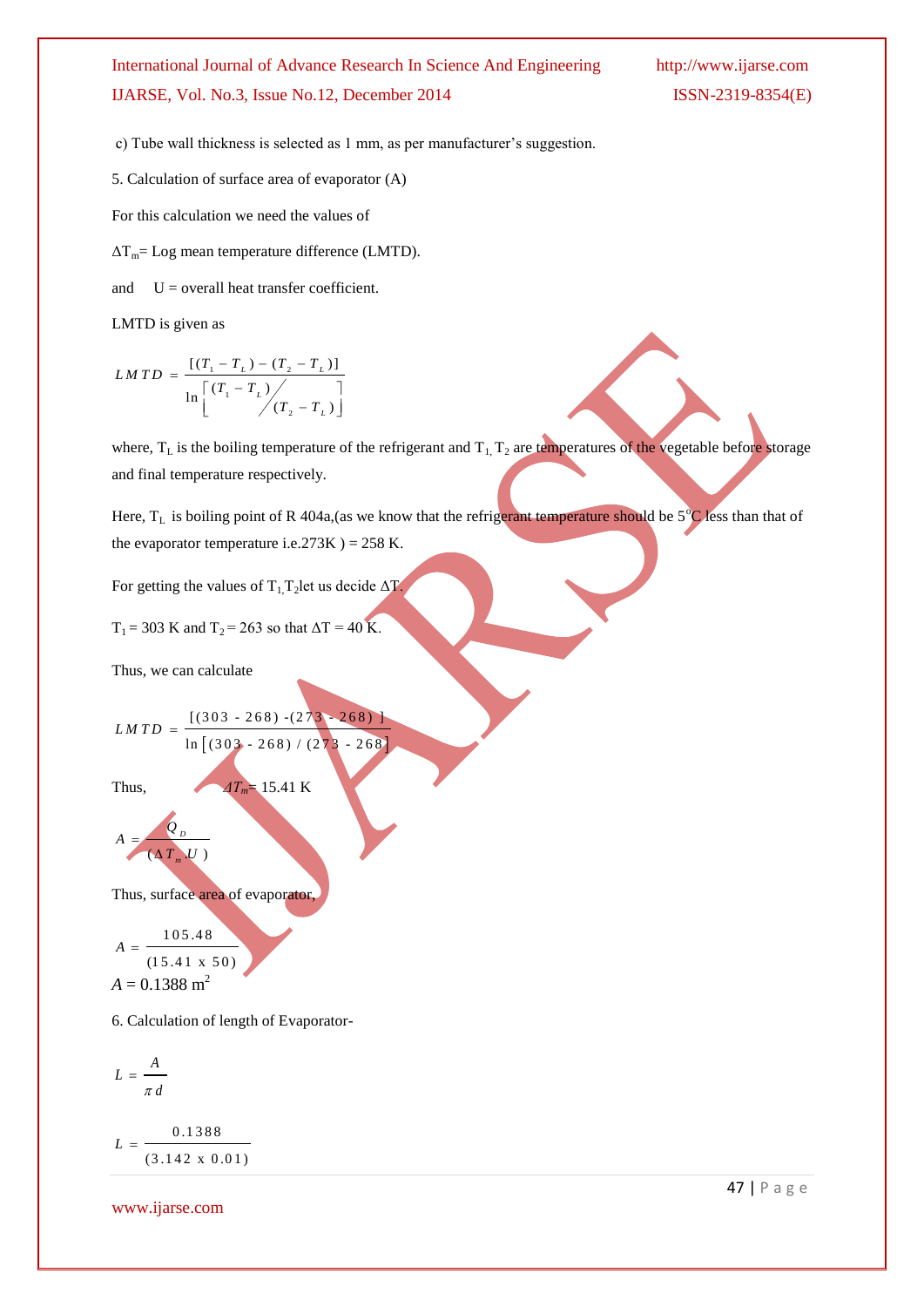*L* = 4.35m = 14.27ft, say 14 ft.

#### **III SIMULATION BY USING COOL PACK**

COP of machine can be found out by using cool pack software:

#### **Cool pack Approach**

In the software simulation, some of the readings that taken actually on the machine are required to check the results obtained from the actual machine are ok or not. The cool pack gives us the direct calculations of the actual COP of the machine for the given pressure and the temperature. So that we can check that machine is working well or not.



File: C:\program files\coolpack\eescooltools\pack 2.exe (1) EES Ver. 6.163: #955

| <b>ICYCLE SPECIFICATION</b> |                                    |                                   |     |                                |              |  |  |  |  |
|-----------------------------|------------------------------------|-----------------------------------|-----|--------------------------------|--------------|--|--|--|--|
| <b>TEMPERATURE LEVELS</b>   |                                    | <b>SUCTION GAS HEAT EXCHANGER</b> |     | <b>IFRESSURE LOSSES</b>        | REFRIGERANT  |  |  |  |  |
| $T_{E,HS}$ [°C] : $ -1.0 $  | $\Delta T_{SH,HS}$ [K] : 1.0       | No SGHX                           |     | $\Delta P_{SL,HS}$ [K] : 0     | <b>R134a</b> |  |  |  |  |
| $T_{E,LS}$ [°C] : 2.0       | $\Delta T_{\rm SH,LS}$ [K] : 1.0   | <b>LIQUID SUBCOOLER</b>           |     | $\Delta p_{SL,LS}$ [K] : $ 0 $ |              |  |  |  |  |
| $T_C$ [°C] : 82.0           | $\Delta$ T <sub>SC</sub> [K] : 1.0 | Thermal efficiency $nT$ [-]       | 0.7 | $\Delta p_{DL}$ [K] : 0        |              |  |  |  |  |

| <b>CYCLE CAPACITY</b>                                          |                |                                                                            |                               |                                                              |  |  |  |
|----------------------------------------------------------------|----------------|----------------------------------------------------------------------------|-------------------------------|--------------------------------------------------------------|--|--|--|
| HS : Cooling capacity Q <sub>E,HS</sub> [KW]                   | 1.75           | $Q_{E,HS}$ : 1.8 [kW]                                                      | $m_{HS}$ : 0.036 [kg/s]       | $\dot{V}_{S,HS}$ : 10.1 [m <sup>3</sup> /h]                  |  |  |  |
| LS : Cooling capacity Q <sub>ELS</sub> [KW]                    | 1.75           | $\dot{Q}_{E,LS}$ : 1.8 [kW]                                                | $\dot{m}_{LS}$ : 0.011 [kg/s] | $\dot{V}_{S,LS}$ : 3.1 [m <sup>3</sup> /h]                   |  |  |  |
| <b>COMPRESSOR PERFORMANCE</b>                                  |                |                                                                            |                               |                                                              |  |  |  |
| HS : Isentropic efficiency mis.Hs [-]                          | $\mathbf{0.8}$ | $\eta_{\text{IS,HS}}$ : 0.800 [-]                                          | $W_{HS}$ : 2.3 [kW]           |                                                              |  |  |  |
| LS : sentropic efficiency mis.LS [-]                           | 0.8            | $\eta_{\text{IS},\text{LS}}$ : 0.800 [-]                                   | $W_{LS}$ : 0.8 [kW]           | $W_{\text{TOT}}: 3.1$ [kW]                                   |  |  |  |
| <b>COMPRESSOR HEAT LOSS</b>                                    |                |                                                                            |                               |                                                              |  |  |  |
| HS : Heat loss factor fo, HS [%]                               | 10             | $f_{Q,HS}$ : 10.0 [%]                                                      | $T_2$ : 108.3 [°C]            | $Q_{\text{LOS,HS}}: 0.2$ [kW]                                |  |  |  |
| LS : Heat loss factor fo, LS [%]                               | 10             | $f_{Q,LS}$ : 10.0 [%]                                                      | $T_{15}$ : 141.7 [°C]         | $\dot{Q}_{\textsf{Loss},\textsf{LS}}$ : 0.1 [kW]             |  |  |  |
| <b>SUCTION LINES</b>                                           |                |                                                                            |                               |                                                              |  |  |  |
| HS : Heat ingress Q <sub>SL, HS</sub> [W]                      | 500.0          | $\dot{\mathsf{Q}}_{\mathsf{S} \mathsf{L},\mathsf{H} \mathsf{S}}$ : 500 [W] | $T_9: 15.3 [°C]$              | $\Delta T_{\rm SH, SL, HS}$ : 15.3 [K]                       |  |  |  |
| LS : Heat ingress Q <sub>SLLS</sub> [W]                        | 500.0          | $\dot{\mathsf{Q}}_{\mathsf{S} \mathsf{L},\mathsf{L} \mathsf{S}}$ : 500 [W] | $T_{14}: 54.6 [°C]$           | $\Delta$ T <sub>SH,SL,LS</sub> : 51.6 [K]                    |  |  |  |
| $  \bm{\mathcal{Q}}  $<br>Calculate<br>$\blacksquare$<br>Print | Help           | <b>Auxiliary</b>                                                           | <b>State Points</b>           | COP: 1.131 COP* <sub>HS</sub> : 1.378<br>$COP_{1.5}$ : 1.713 |  |  |  |

**Figure 2: Cycle generated by cool pack software**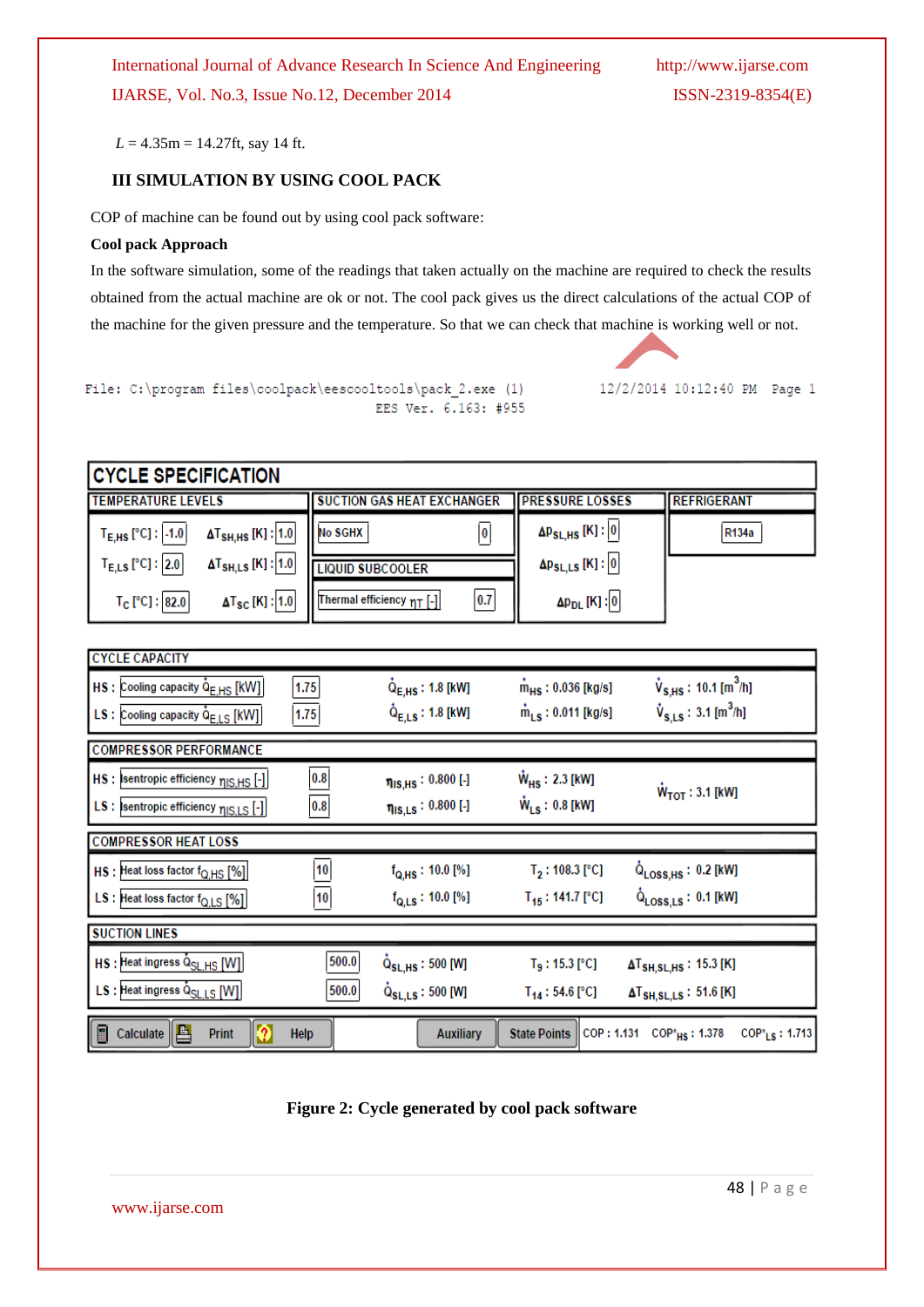#### International Journal of Advance Research In Science And Engineering http://www.ijarse.com

### IJARSE, Vol. No.3, Issue No.12, December 2014 ISSN-2319-8354(E)



**Figure 2: Cycle generated by cool pack software**

### **IV RESULTS AND DISCUSSION**

|    | Load.kW | Actual COP         |                 |          | Theoretical COP    | Carnot COP         |
|----|---------|--------------------|-----------------|----------|--------------------|--------------------|
|    |         | By<br>calculations | By<br>Cool Pack | % Change | By<br>calculations | By<br>calculations |
|    | 0.9     | 1,070              | 1.131           | 6.1      | 4.47               | 5.22               |
|    | 1.0     | 1.112              | 1.175           | 6.5      | 4.88               | 5.89               |
|    | 1.1     | 1.125              | 1.19            | 6.5      | 4.85               | 5.70               |
|    | 1.7     | 1.157              | 1.25            | 9.3      | 5.16               | 6.48               |
|    | 1.9     | 1.175              | 1.287           | 11.2     | 5.22               | 6.55               |
| í, | 2.4     | 1.243              | 1.373           | 13       | 5.44               | 6.78               |



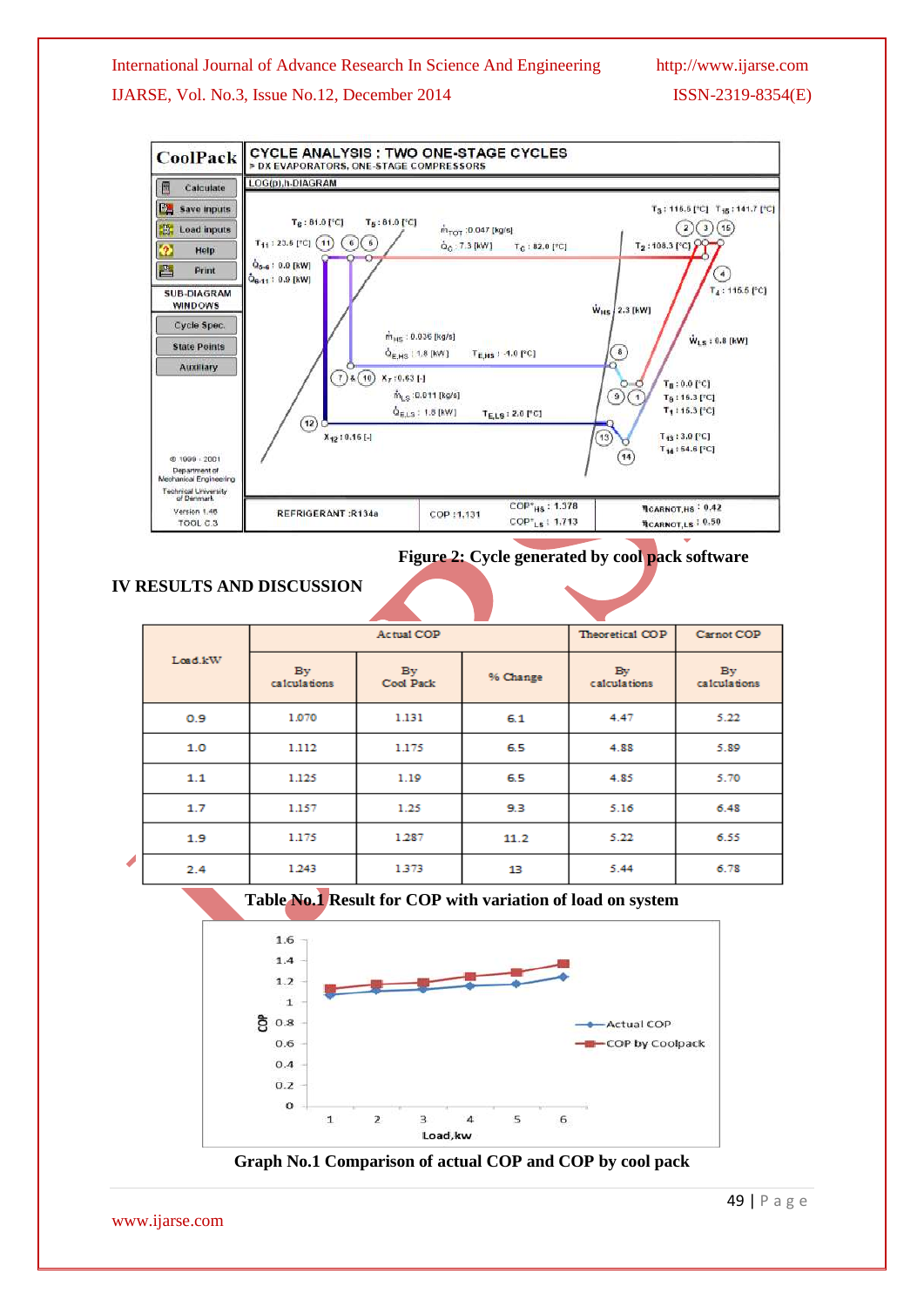Above graph no.1 shows that as the load on the evaporator increases the COP also increases. Rise in actual COP is observed from the load change from 0.9kW to 2.4kW.



#### **Graph No.2 Comparison of actual, theoretical and Carnot COP**

Above graph no.4 shows the comparison of COP actual, COPth and COP Carnot. COP Carnot is greater than COP actual and COPth. COP actual varies from 1.07 to 2.43, COP theoretical varies from 4.47 to 5.44 and COP Carnot varies from 5.22 to 6.78.



#### **Graph No .3 Refrigerating effect**

Above graph no.6 shows the refrigerating effect. Refrigerating effect increases because of its heat transfer coefficient increases. At higher load refrigerating effect is about 16% more but as load decreases refrigerating effect decreases.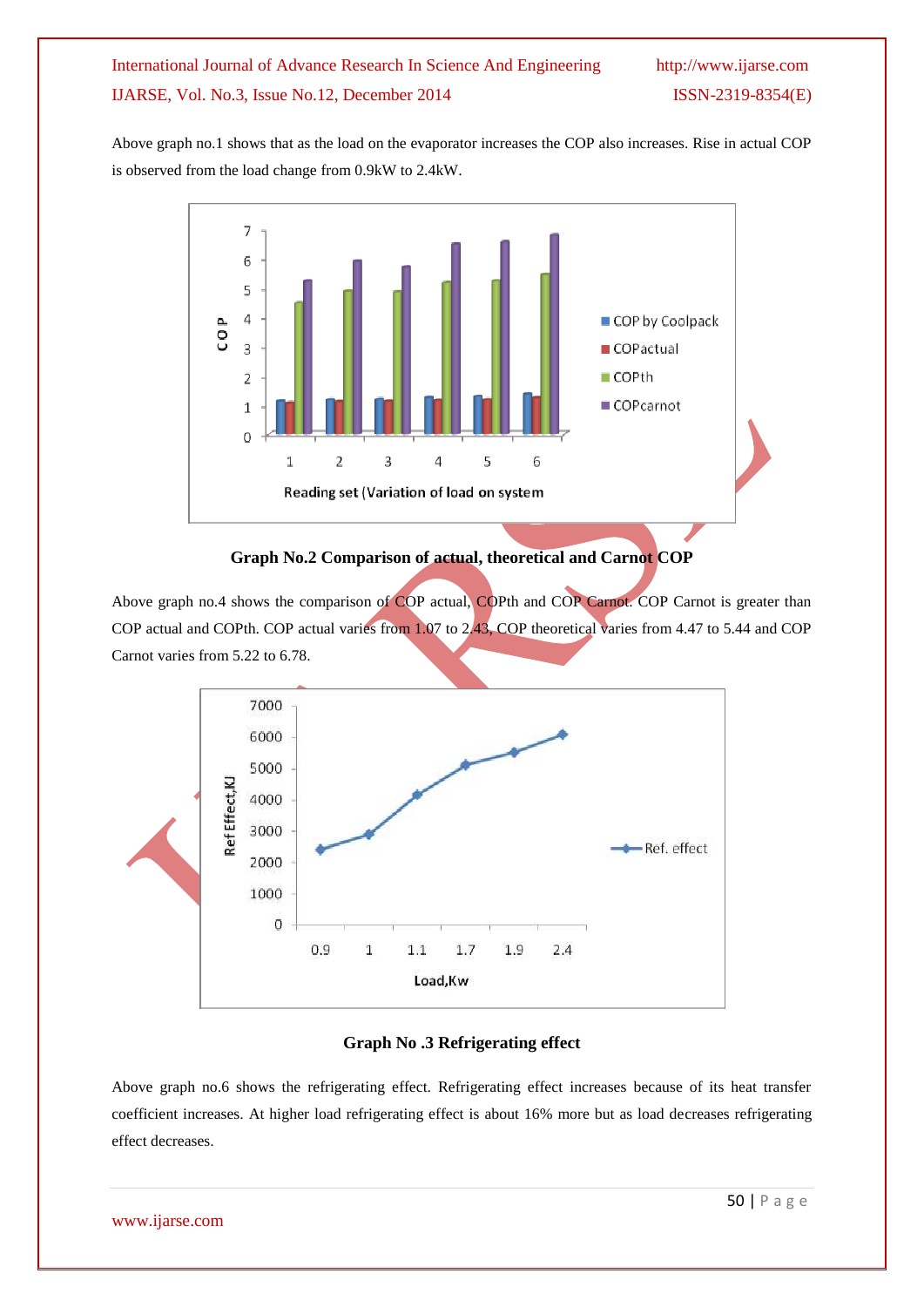

#### **Graph No.4 Compressor work**

Above graph no.6 shows compressor work. Compressor work is more it because of more pressure drop across evaporator so more compressor work required. At higher load up to 6.67% more work required.

#### **V COMPARISON OF RESULTS**

Following conclusion are made from the work carried out on effect of combined unit of VCR system.

- When system is operated at same loading conditions in individual mode and in combined mode, the actual COP increased about 1.27% to 7.28%, theoretical COP about 2.07% to 5.93% and Carnot COP 2.38% to 7.42%.
- At the same when system simulate with Cool pack software results obtained are close to the actual output given by the combined unit, the difference in the results of actual output and simulation varies from 6% to 13%.
- The main reason for the improved performance of this system in combined mode is due to reduction in compressor work and increase in refrigeration effect. Refrigerant effect also improved about 2% to 16%.
- As the system is simulated with Cool Pack software, so we can get many output by varying the different parameters which will gives us very close results as that of actual working machine or system.

## **VI CONCLUSIONS AND SCOPE FOR FUTURE WORK**

#### **Conclusions**

The current project work can be continued and thus has a scope for further of work. For this purpose, the following points can be considered with the same set-up. They are as follows-

- 1. There is scope for analyzing the system performance by using different feasible refrigerants.
- 2. Performance evaluation of the system can be performed at different ambient temperatures. For this purpose, change in the temperature of local ambient air should be done by artificial means.